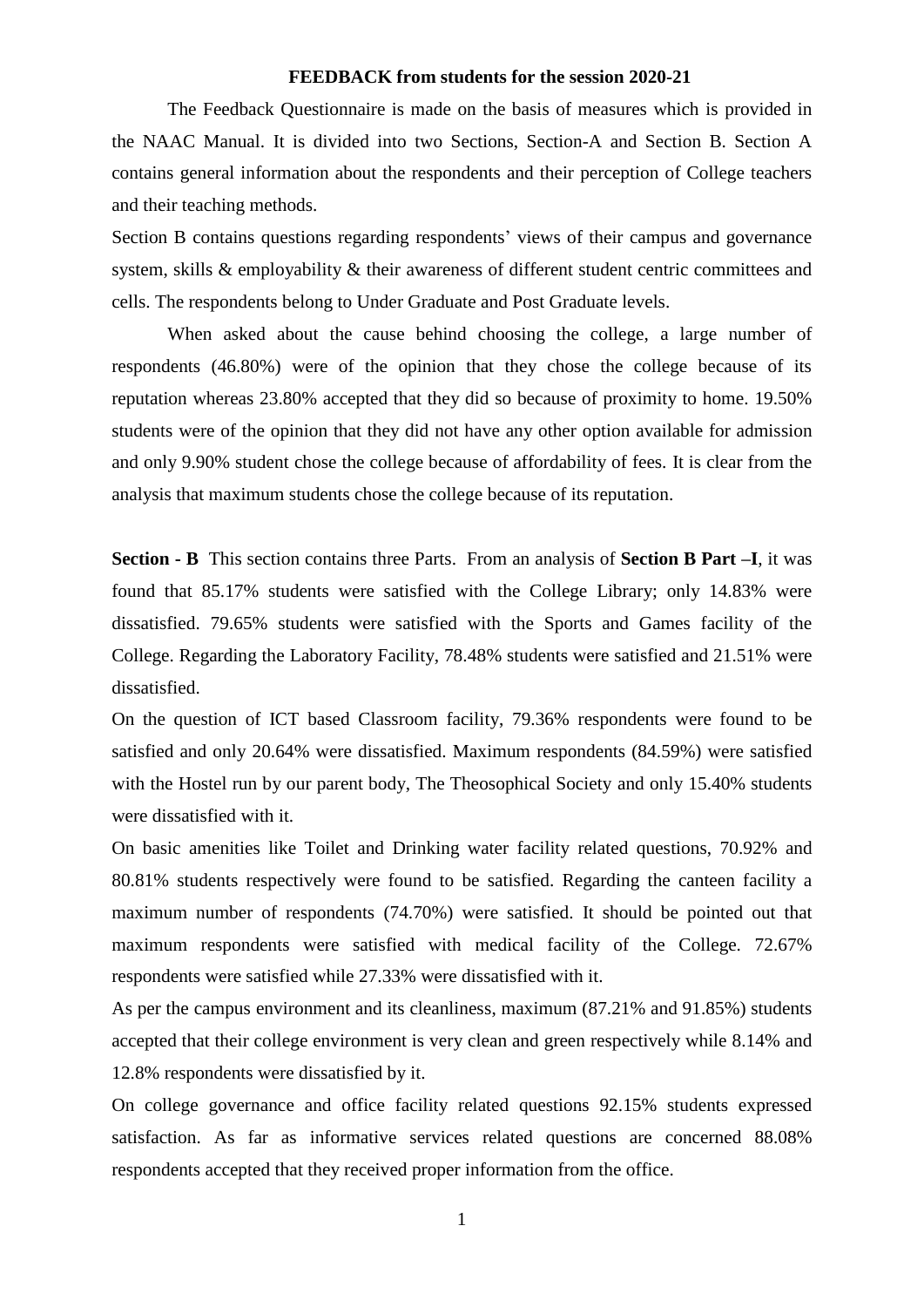With Student-oriented programmes such as NSS/NCC and Cultural Activities, 91.58% students expressed their satisfaction. Maximum (92.15%) students were satisfied by Cultural Activities and only 10.05% students were dissatisfied.

Maximum respondents (91.57%) accepted that students' representation in all programmes & committee activities are adequate & they perform properly. In this way it is clear that maximum students are satisfied with the college campus life, facilities and governance or administrative system of the institution.

From an analysis of **Section B, Part II,** which is related to the Role of Institution in skill development and employment of students after studying in the College, it is clear that 97.67% students were satisfied by the level of knowledge gained in the Institution. On the question of different skills gained in the Institution, 95.06% students were satisfied and 4.95% were not satisfied. Regarding the role of the Institution in employability, 89.24% respondents gave a satisfactory response and only 10.76% respondents were not satisfied. On the question of the Institution's Guidance and Career Counseling Cell's role in providing proper guidance to students, 91.86% respondents expressed satisfaction whereas 8.14% respondents were not satisfied. 77.28% students gave response expressing satisfaction regarding the role of 'Placement Cell' of Institution while 22.70% students gave a response expressing dissatisfaction.

In this way it is clear that maximum students have a satisfactory view towards the role of Institution in the process of knowledge and skill development, employability, guidance  $\&$ counseling & placement.

**Section B Part III** of the feedback is related to questions regarding students' awareness of different Committees & Cells of the Institution. It is clear from the analysis that 91.86% students were aware of the Guidance and Counseling Cell and its functions whereas only 8.14% were not aware of it. 61.04% respondents have knowledge about the Institutional IQAC and 38.96% do not have any knowledge about this Cell. 89.53% students were aware of the Anti Ragging Committee of the College and 72.09% students have knowledge of the Grievance & Redressal Cell whereas 27.91% have no information about them. On the question of Digital Library of the College, 89.24% students have knowledge and awareness regarding this. Only 10.76% are not aware of the Digital Library in the College. Regarding the Alumni Cell, 75.87% students accepted that they have information about the alumni cell and 83.14% students want to become members of their Institutional Alumni Cell.

In this way, on the basis of an analysis of Section B Part III it is clear that maximum students have knowledge and awareness regarding Institutional Committees & Cells.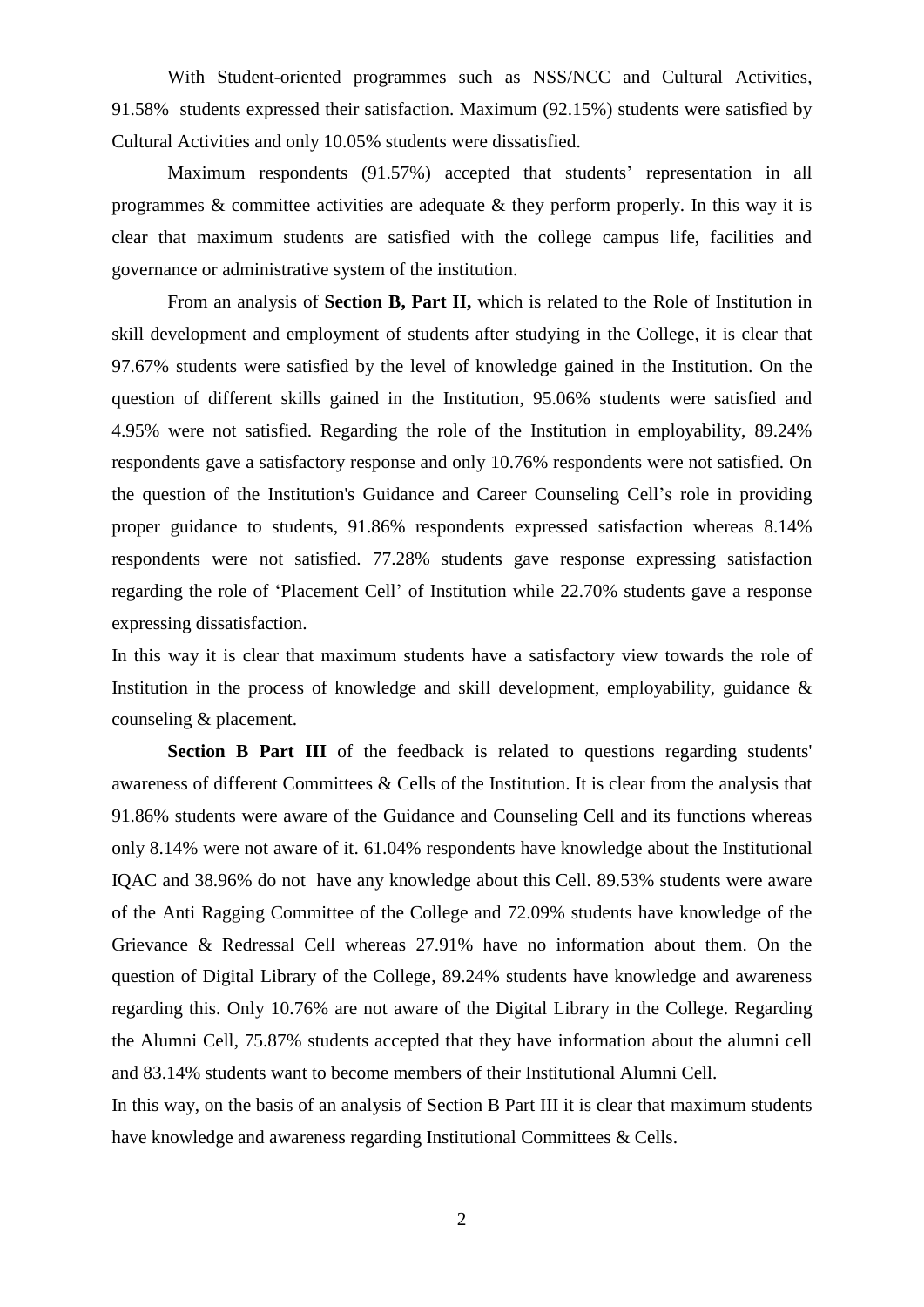#### **ANNEXURE -02**

### **Figures**

#### **Figure - 1**

#### **Cause of College Selection**

| <b>Cause</b>              | <b>Response Percentage %</b> |
|---------------------------|------------------------------|
| Reputation                | 46.80%                       |
| Affordability of Fee      | 9.90%                        |
| Proximity to home         | 23.80%                       |
| No other option available | 19.50%                       |

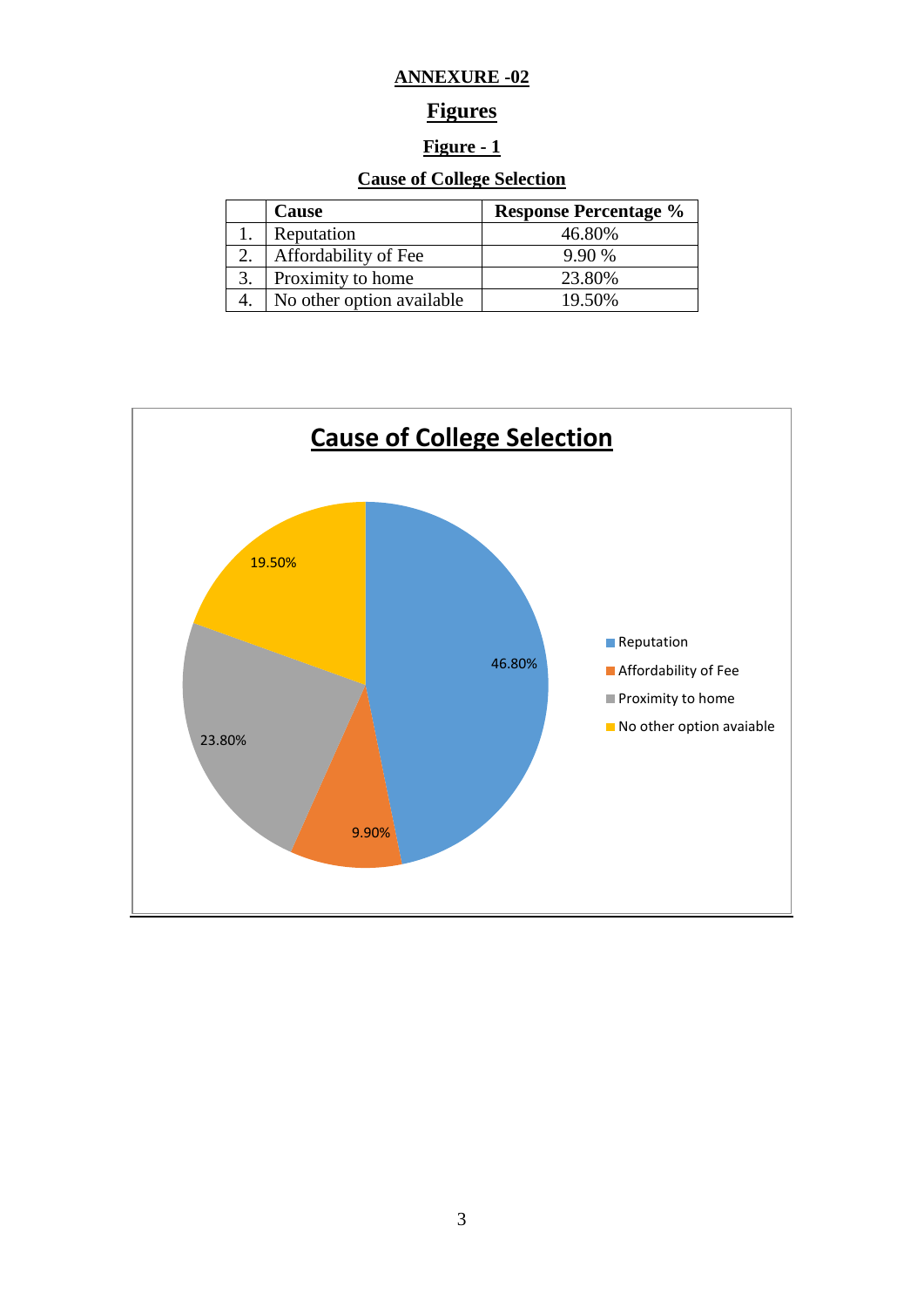#### **Figure - 2**

Student awareness of the Institution's Student Oriented Cells & Committees

| Sr No. | <b>Awareness Response</b>     | <b>Yes</b> | N <sub>0</sub> |
|--------|-------------------------------|------------|----------------|
| 1.     | Guidance and Counselling Cell | 86.33%     | 13.67%         |
| 2.     | <b>IOAC</b>                   | 61.04%     | 38.96%         |
| 3.     | Anti Ragging                  | 89.53%     | 10.47%         |
| 4.     | Digital Library               | 89.24%     | 10.76%         |
| 5.     | Grievance & Redressal Cell    | 72.09%     | 27.91%         |
| 6.     | Alumni Cell                   | 75.87%     | 24.13%         |
| 7.     | Membership of Alumni          | 83.14%     | 16.86%         |

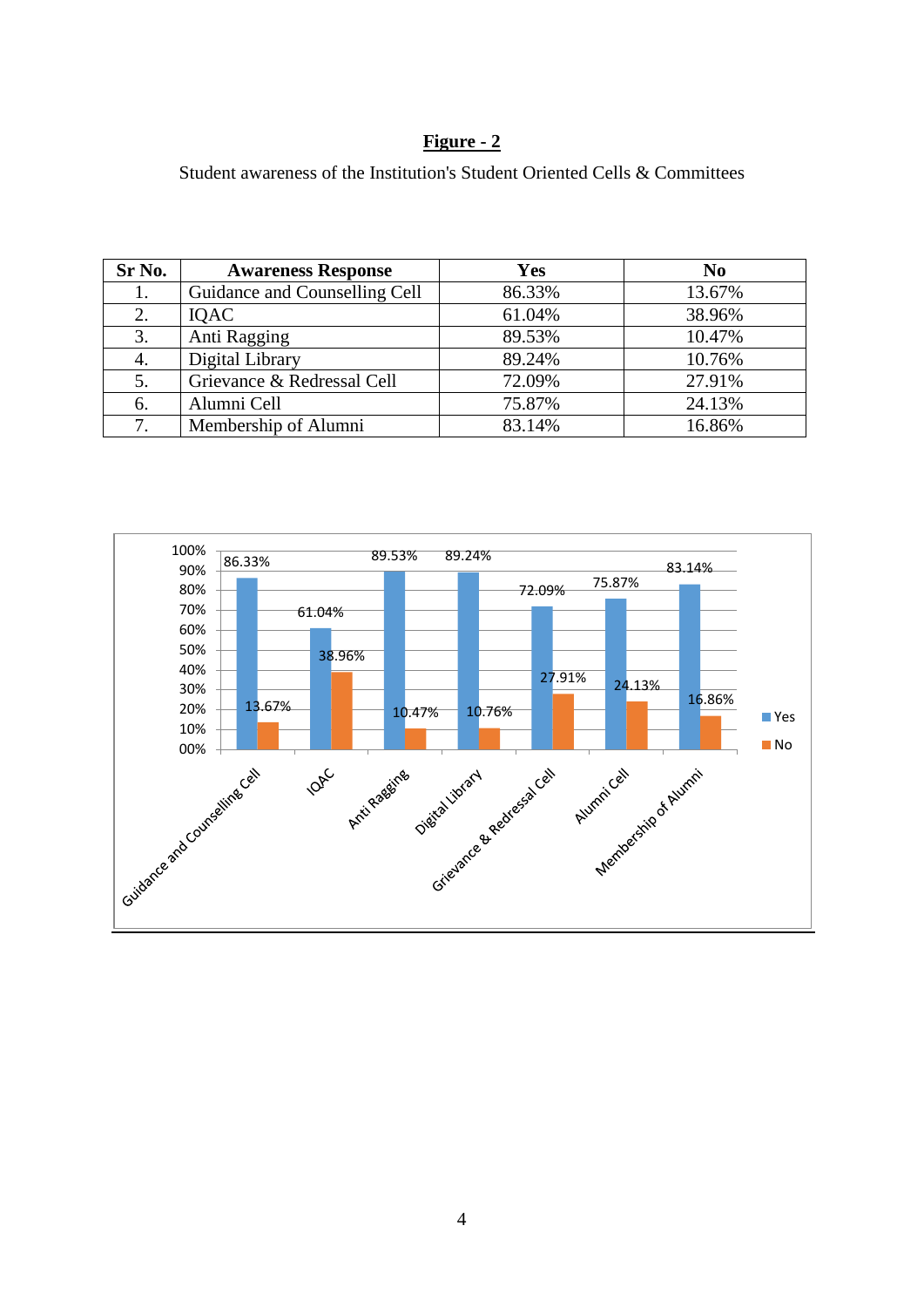#### **Figure – 3**

| Sr. No. | <b>Skill Development</b>        | Dissatisfaction in % | Satisfaction in % |
|---------|---------------------------------|----------------------|-------------------|
|         | Level of<br>Knowledge           | 2.32                 | 97.68             |
| 2       | <b>Skill Gained</b>             | 4.95                 | 95.05             |
| 3       | Employability                   | 10.76                | 89.24             |
| 4       | Guidance & Career<br>Counseling | 8.14                 | 91.86             |
|         | Placement Cell                  | 19.17                | 80.83             |

Role of Institution in Skill Development and Employment

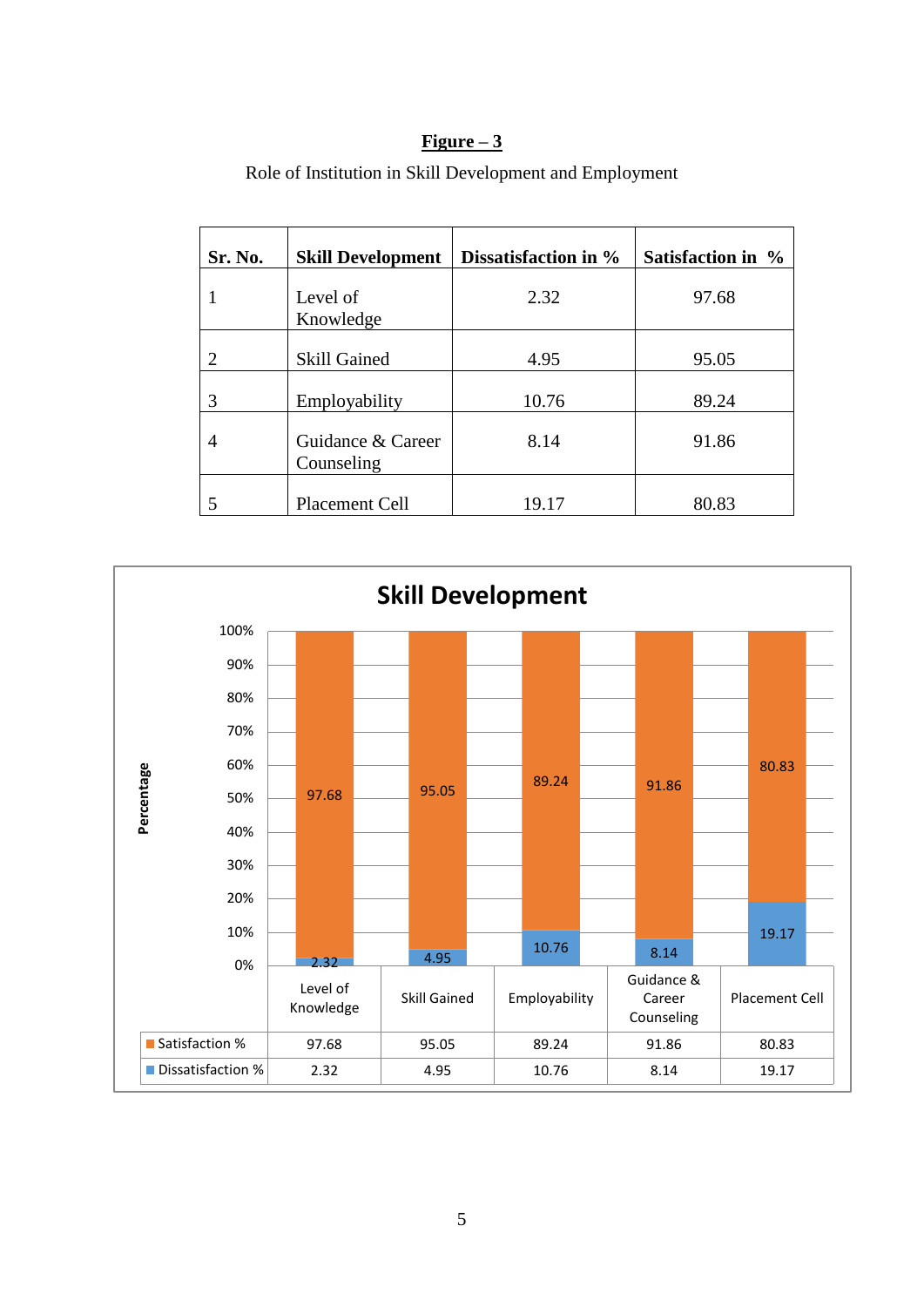| H٦<br>IØ111r | e |  |
|--------------|---|--|
|              |   |  |

| Sr. | <b>Campus Facility</b>  | <b>Dissatisfaction</b> | Satisfaction in % |
|-----|-------------------------|------------------------|-------------------|
| No. |                         | in $%$                 |                   |
| 1.  | Library                 | 14.83                  | 85.17             |
| 2.  | <b>Sports Game</b>      | 20.35                  | 79.65             |
| 3.  | Laboratory              | 21.51                  | 78.49             |
| 4.  | <b>Smart Classroom</b>  | 20.64                  | 79.36             |
| 5.  | Hostel                  | 15.40                  | 84.60             |
| 6.  | <b>Medical Facility</b> | 27.33                  | 72.67             |
| 7.  | Clean & Green Campus    | 12.80                  | 87.20             |

Students Perspective toward Campus Facility

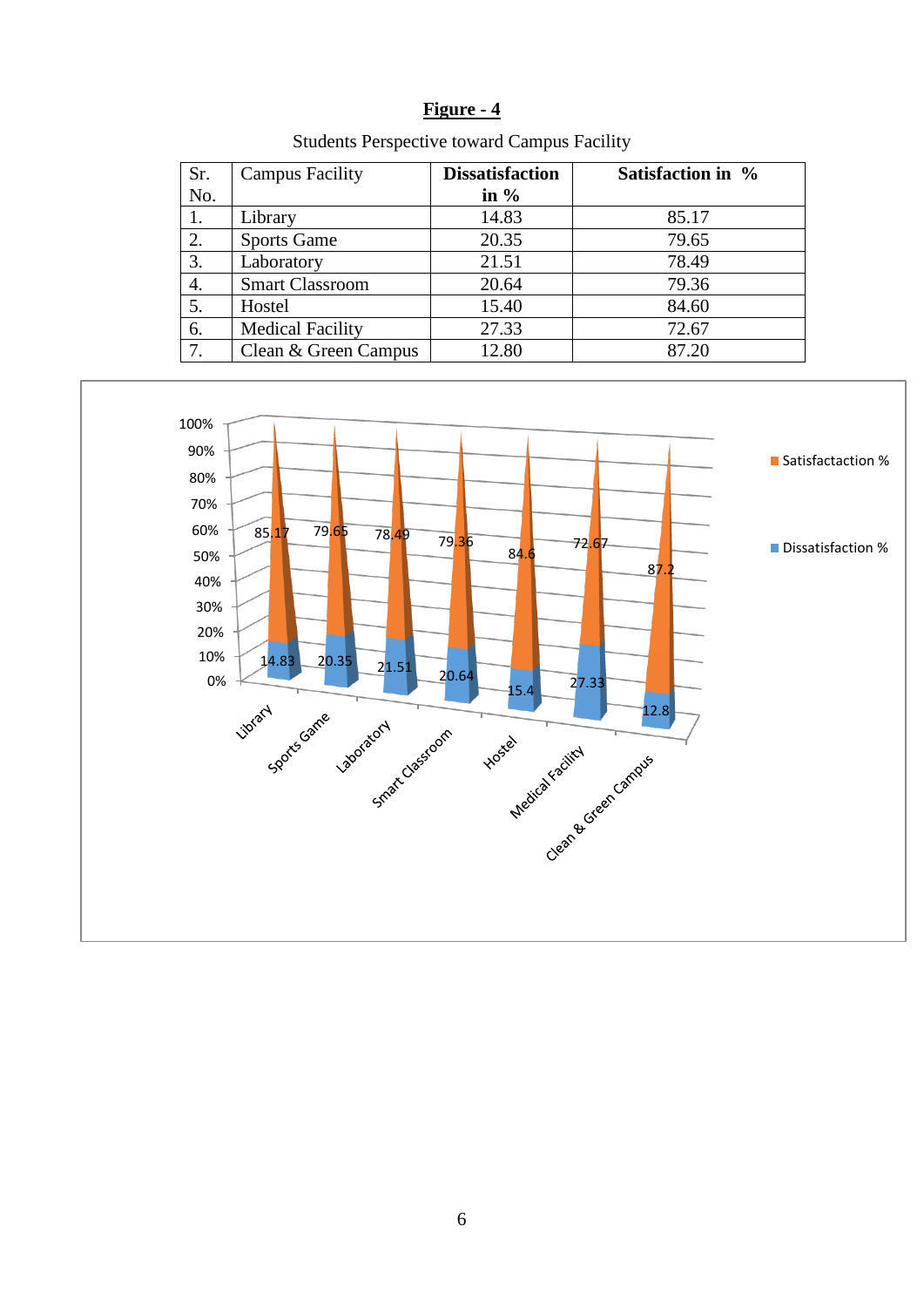#### **Figure – 5**

| Sr. No. | <b>Items</b>                                     | <b>Dissatisfaction in</b><br>$\frac{6}{9}$ | Satisfaction in % |
|---------|--------------------------------------------------|--------------------------------------------|-------------------|
|         | Cooperation of<br>Administration<br><b>Staff</b> | 7.85                                       | 92.15             |
|         | Informative<br>Services                          | 11.92                                      | 88.08             |
|         | <b>Students</b><br>Representation                | 8.43                                       | 91.57             |

#### **Students Perspective towards College Administration & Students Representative**

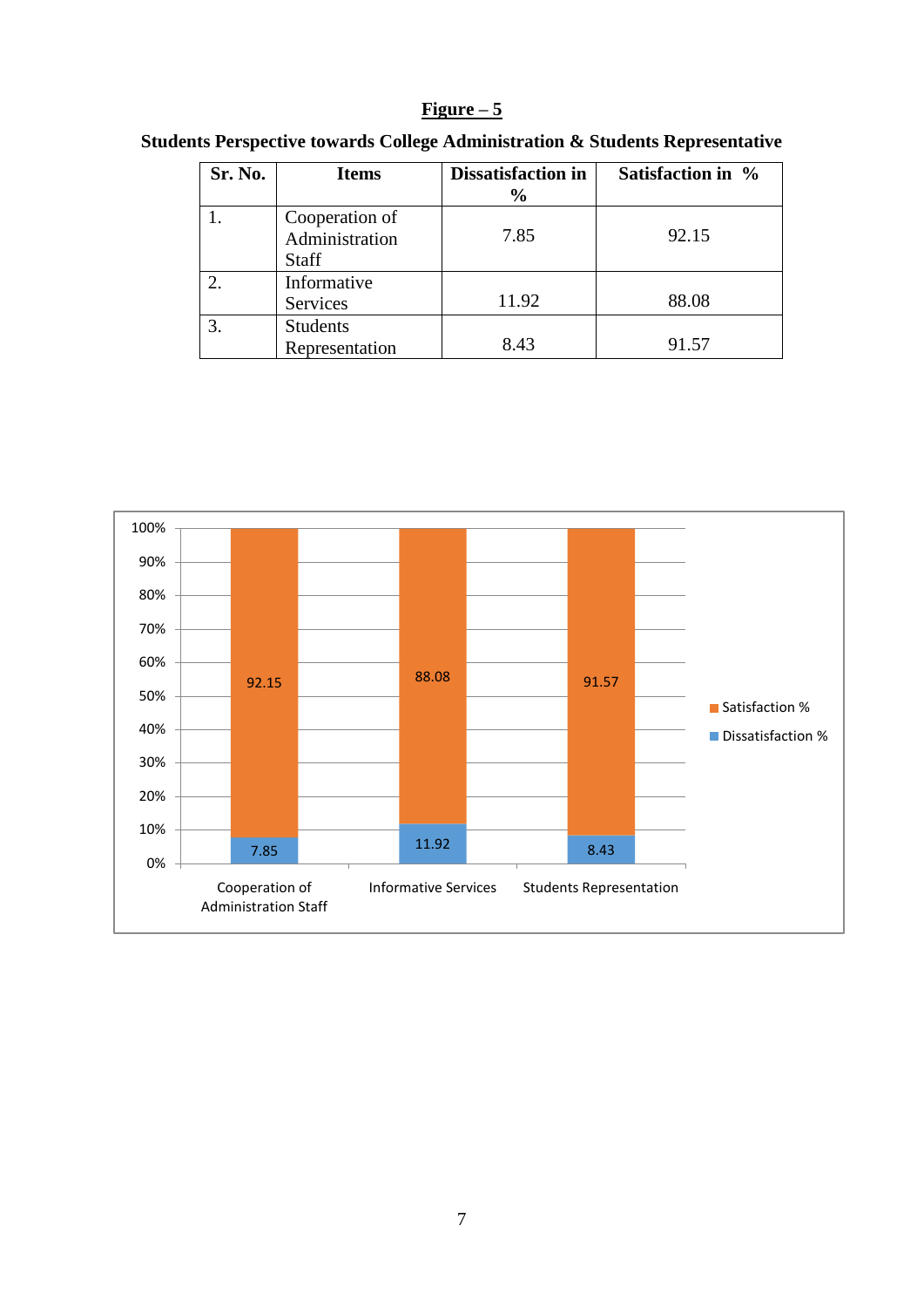## **Annxure-01 (Tabulation)**

## **Table -01**

#### **SECTION -A**

#### **Cause of College Selection**

| <b>Cause</b>              | <b>Response (Percentage)</b> |
|---------------------------|------------------------------|
| Reputation                | 46.80                        |
| Affordability of Fee      | 9.90                         |
| Proximity to home         | 23.80                        |
| No other option available | 19 50                        |

### **Table -02**

## **SECTION B PART I**

### **Campus Life and Governance**

| Sr. No. | Campus Life &                  | <b>Dissatisfaction</b> | <b>Satisfaction</b> |
|---------|--------------------------------|------------------------|---------------------|
|         | Governance                     | (Percentage)           | (Percentage)        |
| 1.      | Library                        | 14.83                  | 85.17               |
| 2.      | Sports & Game                  | 20.35                  | 79.65               |
| 3.      | Laboratory                     | 21.51                  | 78.48               |
| 4.      | <b>Smart Classroom</b>         | 20.64                  | 79.36               |
| 5.      | Toilet                         | 29.06                  | 70.92               |
| 6.      | Drinking Water                 | 19.18                  | 80.82               |
| 7.      | Hostel                         | 15.40                  | 84.59               |
| 8.      | Canteen                        | 25.30                  | 74.70               |
| 9.      | <b>Medical Facility</b>        | 27.33                  | 72.67               |
| 10.     | <b>Student's Grievance</b>     | 15.12                  | 84.88               |
|         | Redressal Cell                 |                        |                     |
| 11.     | Cleanliness of the Campus      | 12.80                  | 87.20               |
| 12.     | <b>Campus Environment</b>      | 8.14                   | 91.85               |
| 13.     | Cooperation of                 | 7.85                   | 92.15               |
|         | <b>Administration Staff</b>    |                        |                     |
| 14.     | <b>Informative Services</b>    | 11.92                  | 88.08               |
| 15.     | NSS/NCC                        | 8.43                   | 91.57               |
| 16.     | <b>Cultural Activities</b>     | 7.85                   | 92.15               |
| 17.     | <b>Students Representation</b> | 8.43                   | 91.57               |